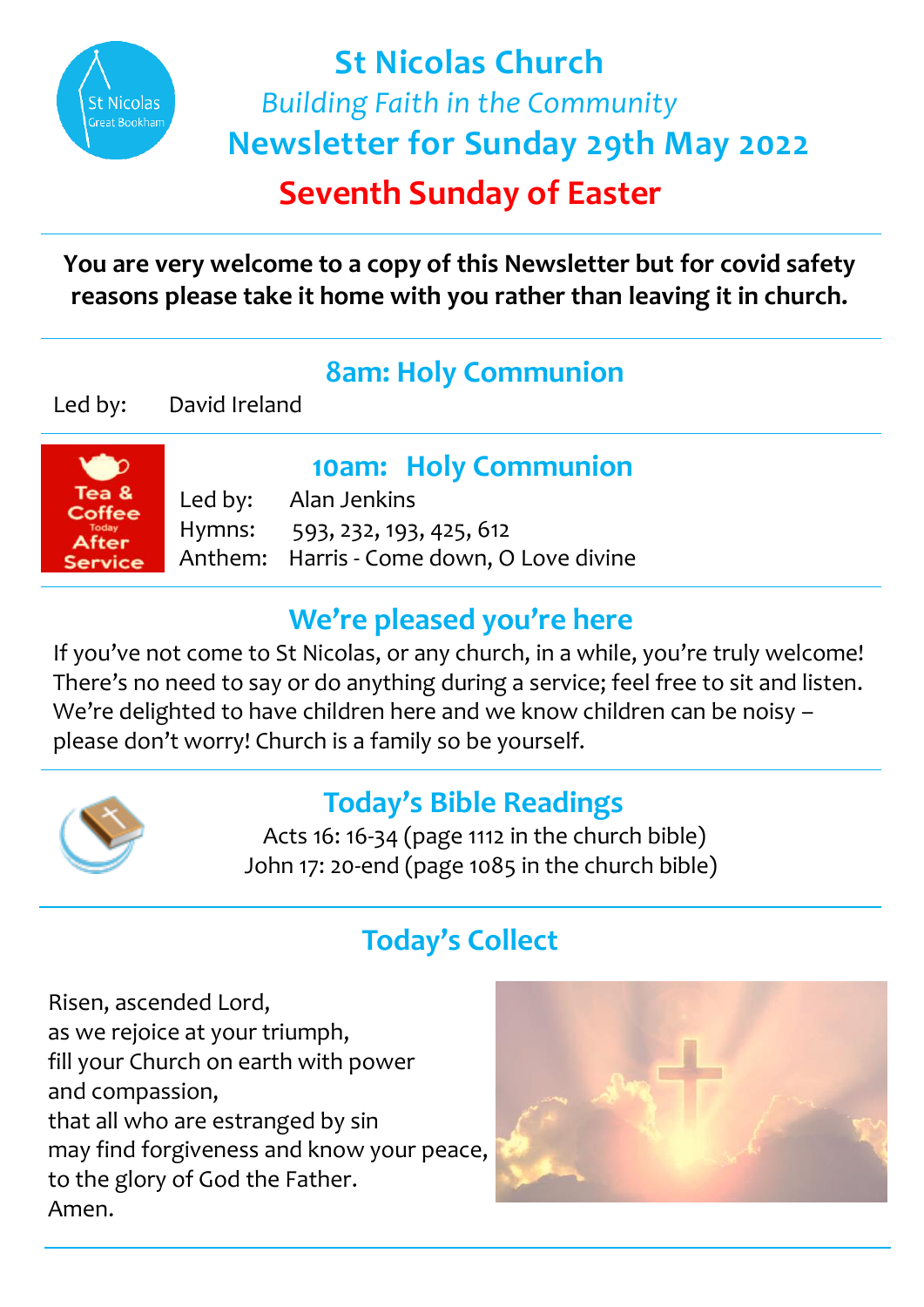# **This week we are praying for:**

- For the work of Christians Against Poverty (CAP) and our links Val Lomax and Catherine Clark:
	- We thank and praise God for the work that He is doing in the lives of CAP's clients on Debt Management Plans, and for His support in giving them the resources and perseverance to continue to pay on a regular basis.
	- With the increasing cost of living causing hardship and inability to pay incoming bills we pray that God guides people who are falling into debt to reach out quickly and get in touch with CAP to receive the help and support they need.
	- Pray that CAP would be known in the UK as a place people can go to for help without judgement.
	- Pray for the CAP centres delivering the CAP Money Course that they may reach out to all people to learn how to manage their money.
	- We give thanks for Jennie Coles, our local Mole Valley Debt Centre Manager and the team of trained 'befrienders' who encourage and support their clients through the often found setbacks of their journey to become debt free.
- For the Youth Groups and Youth Team led by Jenny Coffin.
- For our neighbours in Douglas House and Roger Simmons Court.
- For Our Church Development Plan: focussing on Growth led by Suzie and Alan Jenkins.
- From our Electoral Roll: Peter; Alan; Chris; Susan; Joy; Carole.
- Family and friends of those who have recently died: Peter Marshall; Derek Parker.
- Those who are ill: Eldred Clark; Tim Carlier; Cherry Phillips; Cathryn Jobson; Valerie Goode.

**If you have a prayer request please contact a member of the ministry team. You can also raise a prayer request by email at pleasepray@stnicolasbookham.org.uk or via our website 'prayer page' at https://www.stnicolasbookham.org.uk/prayer**

## **Notices**

### **QUESTIONS TO CONSIDER BASED ON THIS WEEK'S BIBLE READING**

Jesus prays for all believers in these words as he prepares his disciples for his Ascension: I pray also for those who will believe in me through their message, that all of them may be one, Father, just as you are in me and I am in you.

- 1. How far do you feel this prayer has been fulfilled in Christ's body here on earth today?
- 2. How do we play our part in increasing that sense of unity between the different denominations of the Christian Church in our community?

**PLATINUM JUBILEE BOOK** We have placed an order for copies of the celebratory gift book entitled 'Our Faithful Queen - 70 years of faith and service', which should be available next week. If you would like to reserve a copy for a small donation of £2,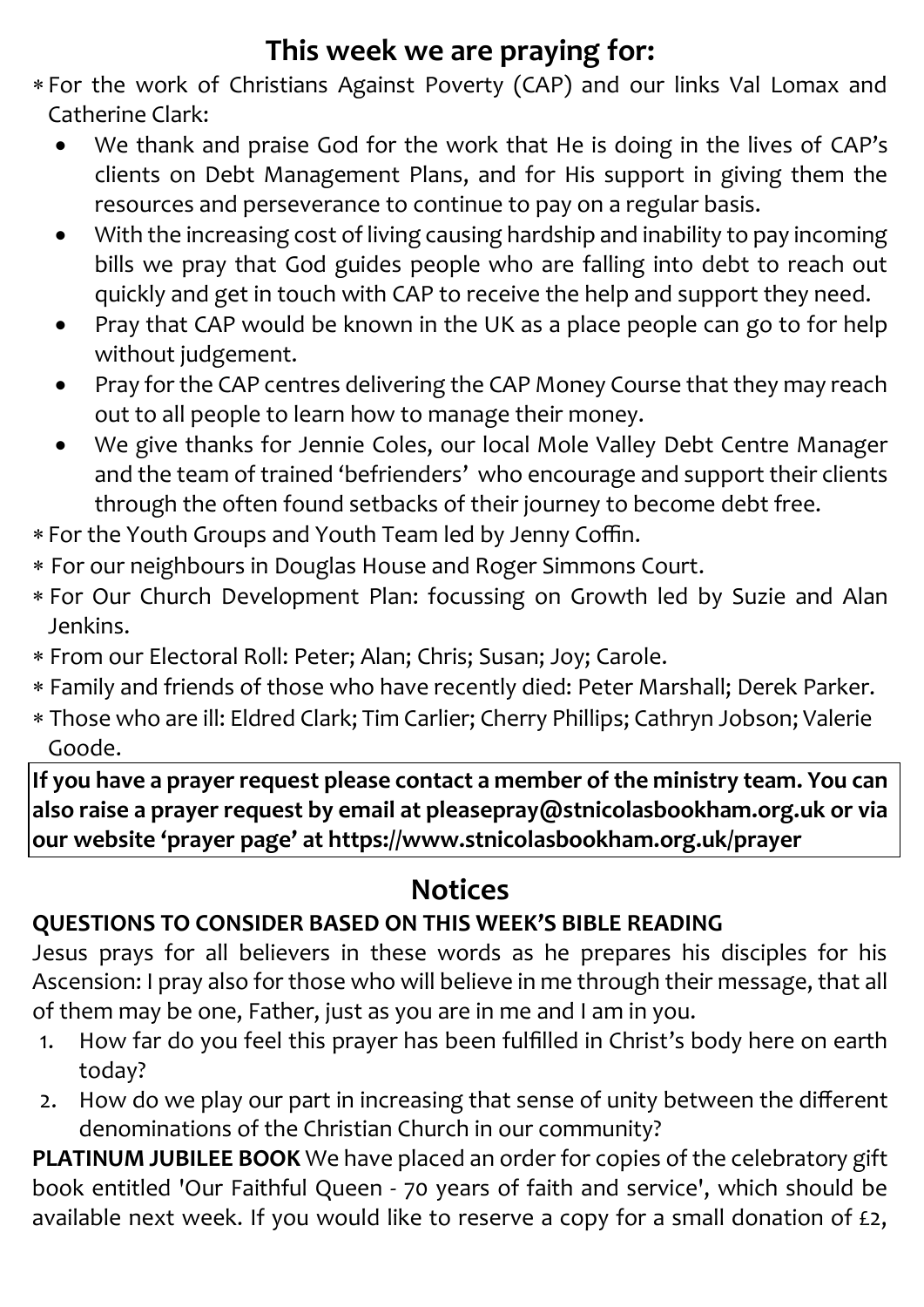please let Vicki Dixon know (Vicki.dixon@stnicolasbookham.org.uk). Subject to timely arrival, they will also be available in Church on Sunday 5th June.

**THERE WILL BE NO10am THURSDAY HOLY COMMUNION OR THURSDAY COFFEE ON 2nd JUNE**. Instead why not join the Jubilee Celebrations at 10am at ERC? (Please see back page.)

**TAIZÉ PRAYER** at St Lawrence Effingham Sunday 5th June at 6.00pm.

**WILDFLOWER MEADOW** The date publicised in the previous weekly newsletter was unfortunately incorrect. The visit is on **Thursday 9th June for 2.30pm**. The beautiful meadow is in Ockham and we have been fortunate to be offered a slot just for us that day. The cost to include tea and cake is £5 donation to the National Garden scheme. There are still a few places so please let Val Lambert valannlamb73@gmail.com or the Parish Office if you would like to join us by the end of May. We will contact you then to organise travelling together.

**NEW TO ST NICOLAS OR JOINED IN THE LAST 2 YEARS?** Come and meet one another over a simple lunch after the Sunday service on 12th June. If you would like to come, or want to know more about the event, please speak to Anne, Catherine, or Vicki or email Catherine.jager@stnicolasbookham.org.uk We would be pleased to hear from you and look forward to seeing you there.

**THY KINGDOM COME PRAYER STATIONS** The Focus on Prayer Group will be displaying prayer stations for Thy Kingdom Come from 26th May to 23rd June. They each focus on a couple of lines from the Lord's Prayer, with some explanation, a prayer and prayer activity, including the prayer tree. You can also pick up a free pocket prayer card or bookmark. We hope you find them prayerful and comforting.

**FRIENDSHIP LUNCH** 19th June, 11.30 for 12.00 in the Pastoral Centre. If you usually lunch on your own and would like to join us please phone Sylvia - 01372 452051. You would be made most welcome**.**

**ALMSHOUSES VACANCY** Bookham United Charities have vacancies in their Almshouses (established 1889) for single ladies with a connection to the parish of Bookham, who are in need of accommodation locally. Must be non-smokers and no pets are permitted. In the first instance please contact Dawn Owers on 01372 452578 (07788 495162) or Vivien Hollingsworth on 01373 801357 (07758 815902).

| Mon 30th | 10:00 am  | TotsAlive! - Church and Church Room                  |
|----------|-----------|------------------------------------------------------|
|          | 1:30 pm   | Craft group - Pastoral Centre                        |
|          | 4:00 pm   | BYouth - Pastoral Centre                             |
| Tue 31st | 10:00 am  | Tuesday Coffee Morning - Pastoral Centre             |
| Wed 1st  | 3:30 pm   | Celebration for the Life of Derek Parker - Church    |
| Thu 2nd  | $6:45$ pm | Choir Practice -- Church                             |
| Fri 3rd  | 10:30 am  | Live Stream of Jubilee Thanksgiving Service - Church |
| Sun 5th  | 8:00 am   | Holy Communion (Joshua 1: 1-9; Luke 22: 24-30)       |
|          | 10:00 am  | Morning Praise (Joshua 1: 1-9; Luke 22: 24-30)       |

### **The Week Ahead**